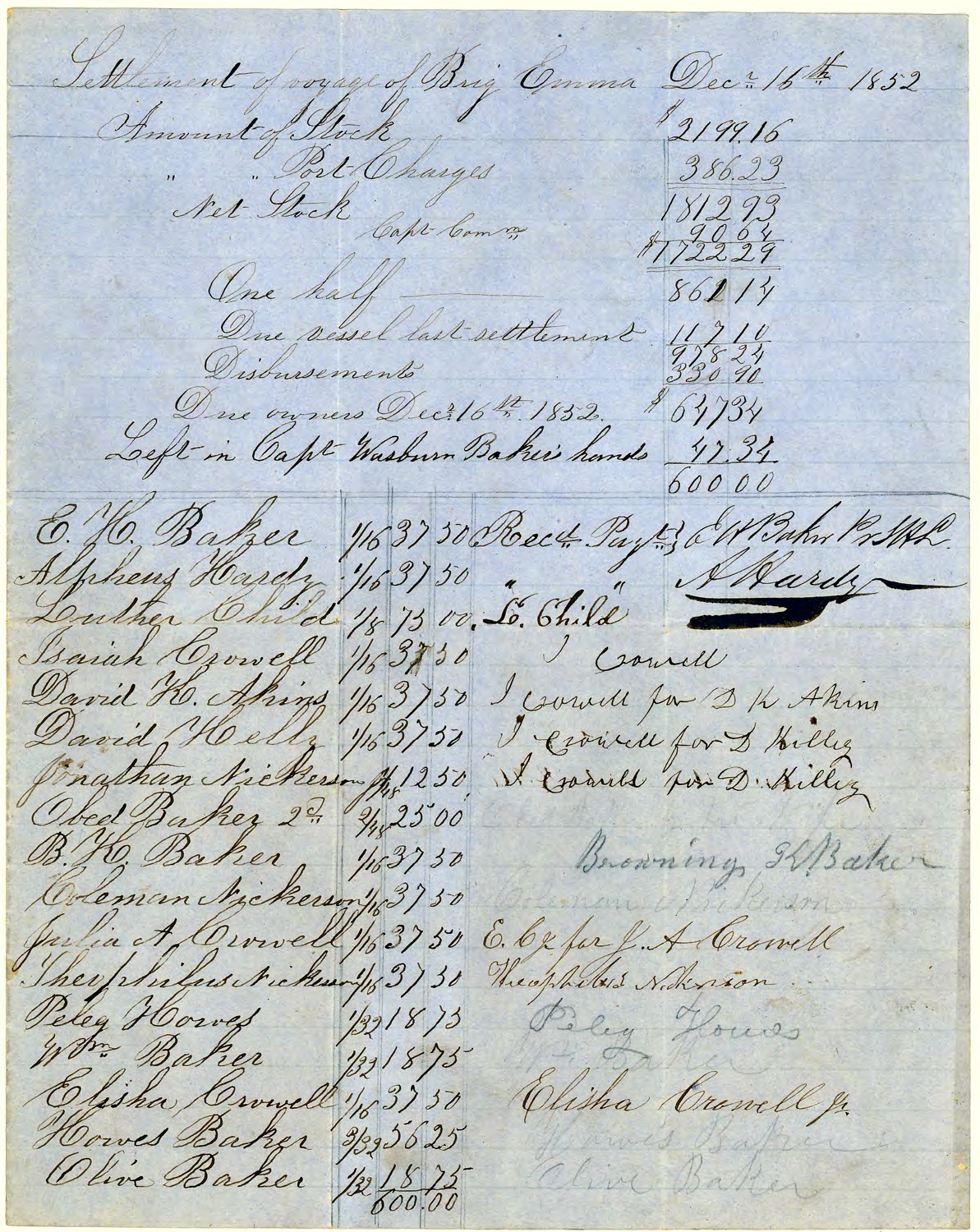$[1852-12-16 - \text{Settlement of Brig *Emma* :}]$ Settlement of voyage of Brig Emma Dec<sup>r</sup> 16<sup>th</sup> 1852 Amount of Stock  $$2199.16$ " Port Charges 386. 23 Net Stock

 1812. 93 Capt Comm 90. 64

## \$ 1722. 29

One half 861. 14 Due vessel last settlement 117 10

## 978. 24

Disbursements 330. 90 Due owners Dec<sup>r</sup> 16<sup>th</sup> 1832 \$ 647. 34 Left in Capt Wasburn Baker's hands 47. 34

|                                                       |  |      | 600.00       |              |                      |              |                                        |                   |
|-------------------------------------------------------|--|------|--------------|--------------|----------------------|--------------|----------------------------------------|-------------------|
| E. H. Baker                                           |  |      | 1/16         |              | 37.50                |              | $Rec^{\underline{d}}$ Pay <sup>t</sup> |                   |
| E H Baker pr SHL                                      |  |      |              |              |                      |              |                                        |                   |
| Alpheus Hardy                                         |  | 1/16 |              | 37.50        |                      | $\mathbf{H}$ | $\boldsymbol{\mathsf{H}}$              | A                 |
| Hardy                                                 |  |      |              |              |                      |              |                                        |                   |
| Luther Child                                          |  | 1/8  |              | 75.00        |                      | L. Child     |                                        |                   |
| Isaiah Crowell                                        |  |      | $1/16$ 37.50 |              |                      | I Crowell    |                                        |                   |
| David K. Akins                                        |  | 1/16 |              | 37.50        |                      |              |                                        | I Crowell for D K |
| Akins                                                 |  |      |              |              |                      |              |                                        |                   |
| David Kelly                                           |  |      | 1/16         |              | 37.50                |              | I Crowell                              |                   |
| for D Killey                                          |  |      |              |              |                      |              |                                        |                   |
| Jonathan Nickerson 1/48 12.50 I Crowell for D. Killey |  |      |              |              |                      |              |                                        |                   |
| Obed Baker 2 <sup>d</sup>                             |  |      | 2/48 25.00   |              |                      |              |                                        |                   |
| B. K. Baker                                           |  |      |              | $1/16$ 37.50 |                      |              |                                        | Browning K        |
| Baker                                                 |  |      |              |              |                      |              |                                        |                   |
| Coleman Nickerson 1/16 37.50                          |  |      |              |              |                      |              |                                        |                   |
| Julia A. Crowell                                      |  |      | $1/16$ 37.50 |              |                      |              | E C Jr for J. A.                       |                   |
| Crowell                                               |  |      |              |              |                      |              |                                        |                   |
| Theophilus Nickerson 1/16                             |  |      | 37.50        |              | Theophilus Nickerson |              |                                        |                   |
| Peleg Howes                                           |  |      | 1/32         |              |                      |              |                                        | 18.75 Peleg Howes |